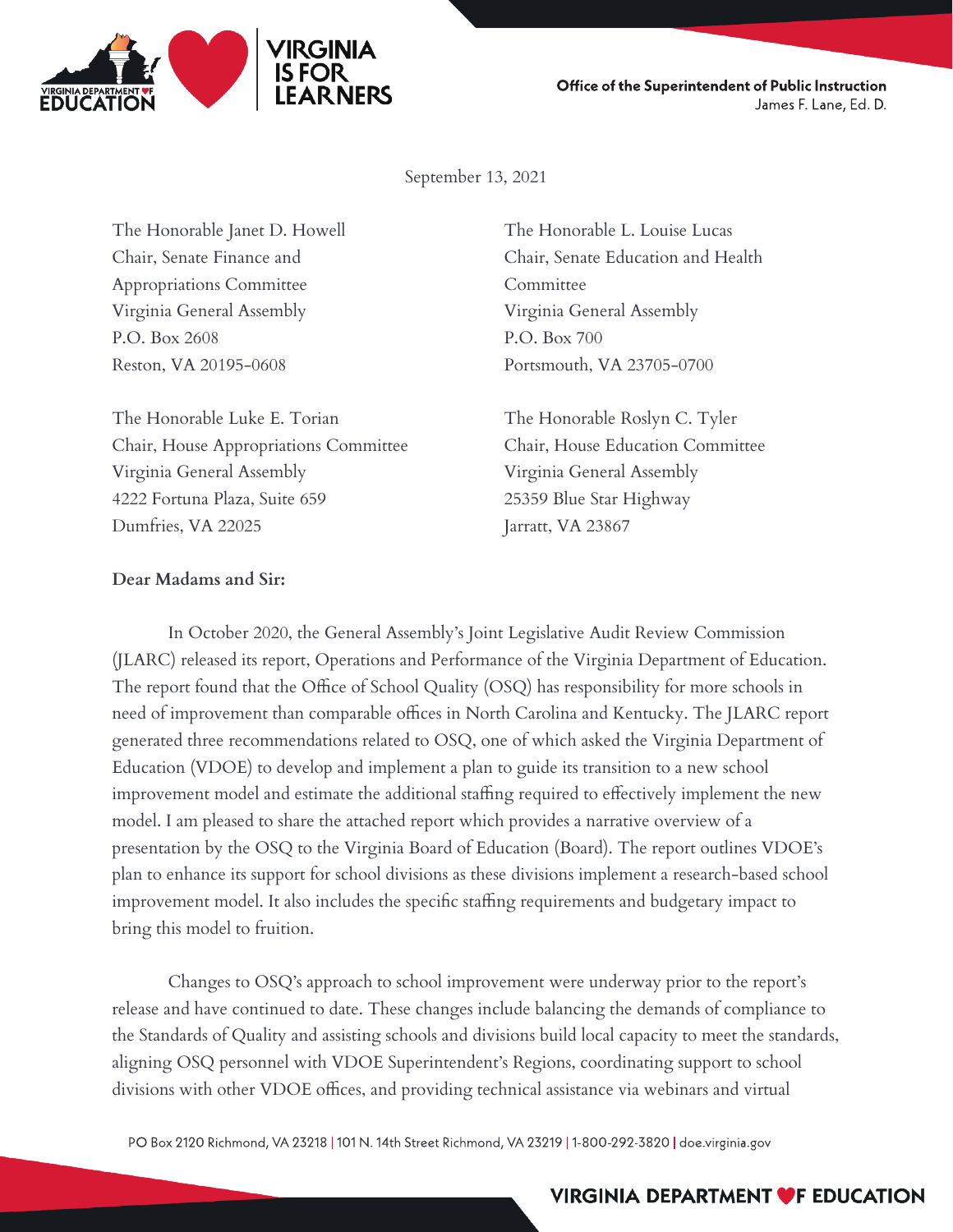The Honorable Janet D. Howell The Honorable L. Louise Lucas The Honorable Luke E. Torian The Honorable Roslyn C. Tyler September 13, 2021 Page Two

conferences. Division and school leaders have articulated their support for this new, collaborative approach. However, given the OSQ's limited resources, it is unable to affect the systemic change needed to improve all schools across the Commonwealth.

To align with the Board's Comprehensive Plan (Priority #3), the OSQ also needs to increase its capacity to fully support a system of continuous improvement for all schools. After researching effective state educational agency approaches to school improvement and scanning neighboring SEA organizational models, the OSQ determined that the VDOE should establish an interagency School Quality Committee that meets regularly to coordinate support to schools and divisions, and reorganize and staff the OSQ to provide high quality differentiated support to the field.

Employing a case management approach, the OSQ would collaborate with divisions, schools, educators, families and regional partners through a continuous improvement process to ensure each child in Virginia has access to a high-quality education. The OSQ would do this through regional support teams (RSTs) aligned with the existing Superintendent's Regions. RSTs would provide professional learning opportunities and need-based coaching focused on building leadership capacity, team development, and inclusive instruction practices to assist schools in improving educational outcomes. Each team would be task organized with capabilities to address the following functional areas: Continuous Improvement; Curriculum and Instruction; Data Analytics; School Readiness; Human Resources; Special Education; Operations; Literacy; Principal and Leadership Development; Family Engagement; and Career and Technical Education.

To realize this model, VDOE will require additional staffing to be phased in over two fiscal years. In FY23, VDOE would bring on an additional 5 Regional Support Team Leads and 20 School Quality RST Specialists for a cost of \$3.33M. VDOE would hire an additional 25 School Quality RST Specialists for \$3.23M in FY24 bringing the total proposal cost to \$6.55M.

The desired outcomes from this regional support model include an increased ability for the VDOE to provide support as follows: Build capacity (superintendents, division leadership and principals); Strengthen instructional leadership; Utilize data to support division decision making; Provide technical support for aligned quality curriculum and instruction; Integrate continuous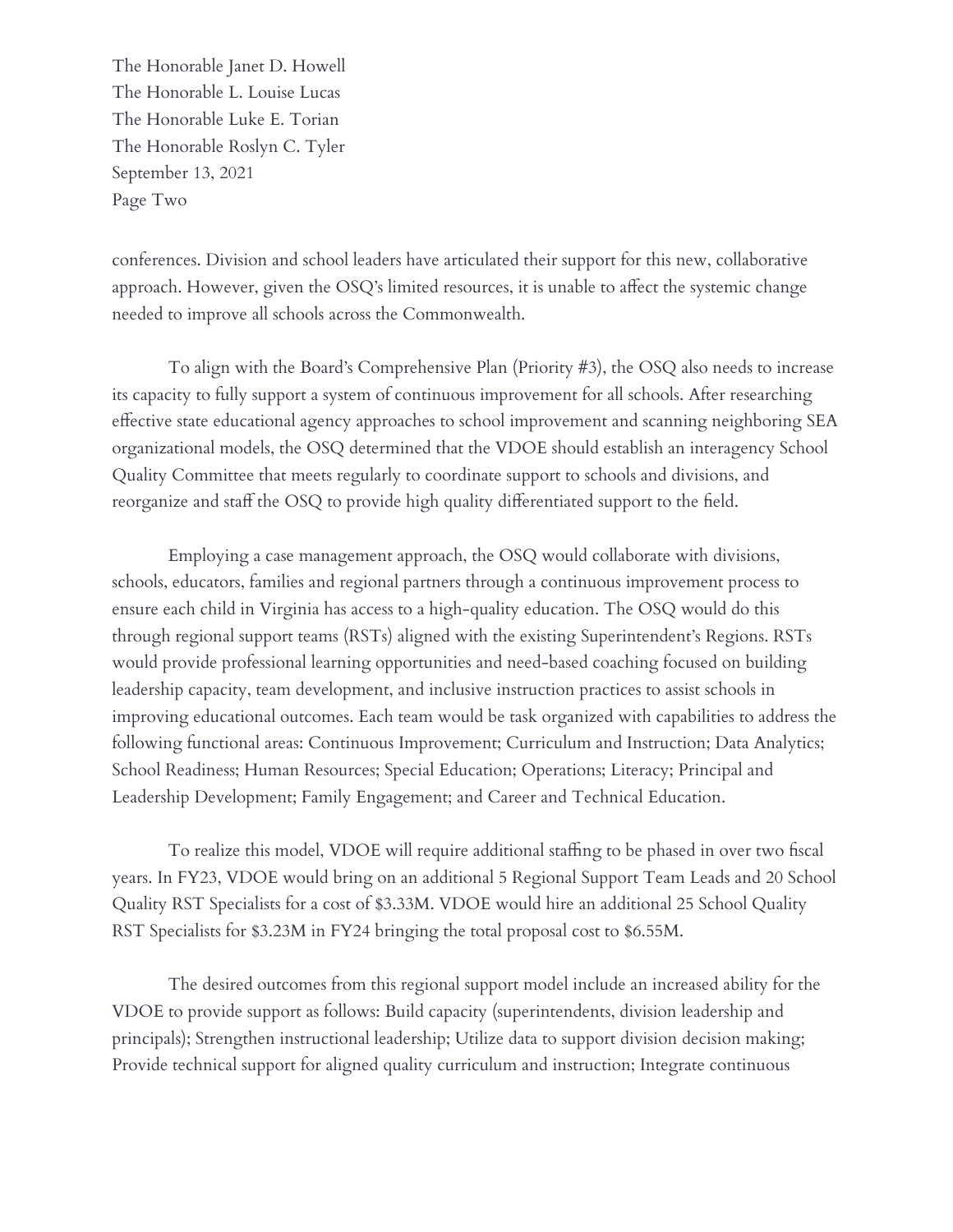The Honorable Janet D. Howell The Honorable L. Louise Lucas The Honorable Luke E. Torian The Honorable Roslyn C. Tyler September 13, 2021 Page Three

improvement strategies; and Align division level systems and processes, governance, resources and priorities.

If you require additional information, please contact Holly Coy, Assistant Superintendent, Department of Policy and Communications at (804) 225-2092 or Holly.Coy@doe.virginia.gov.

Sincerely,

Ja*y*hes F. Lane, Ed.D. Superintendent of Public Instruction

JFL/LMS

Enclosure

c: The Honorable Atif Qarni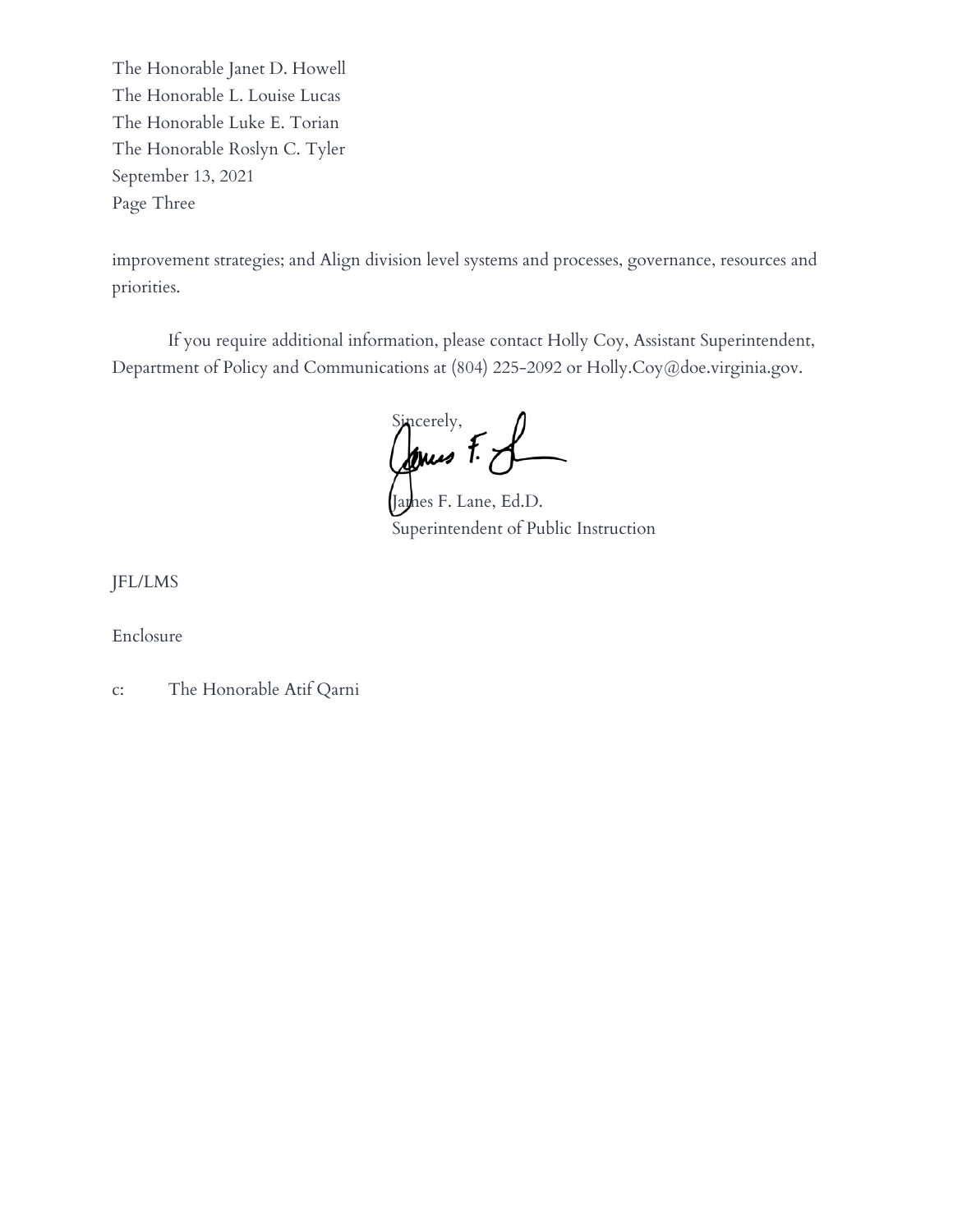## **VIRGINIA DEPARTMENT OF EDUCATION**

# **A New Virginia School Improvement Model**

**Presented to:**

### **Chairs of the House Education and Appropriations committees and Senate Education and Health and Finance and Appropriations**

**October 1, 2021**

*Virginia Department of Education P. O. Box 2120 Richmond, Virginia 23218-2120*

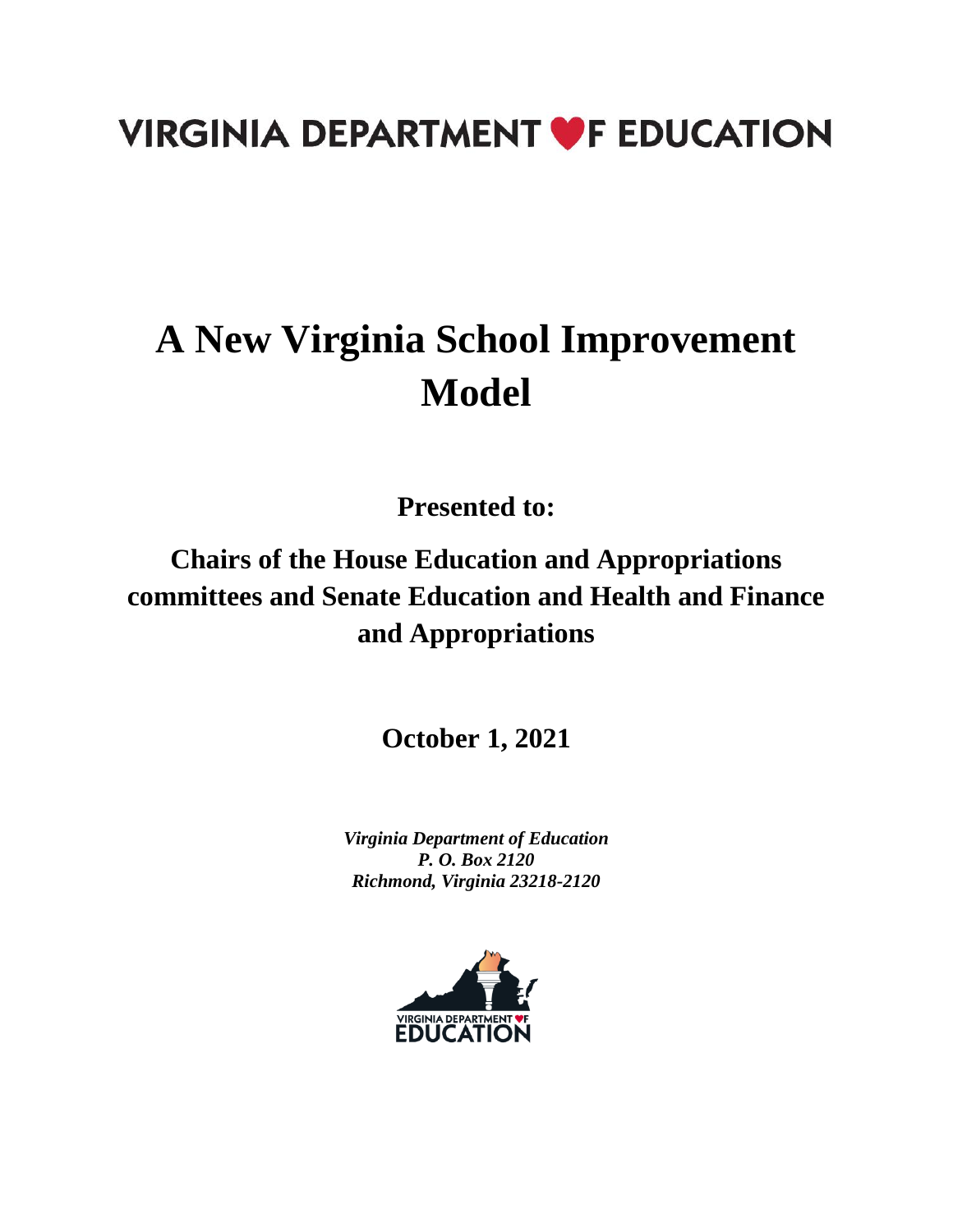### **Introduction**

In October 2020, the Joint Legislative Audit and Review Committee (JLARC) concluded an audit of several Virginia Department of Education (VDOE) departments, including the Office of School Quality (OSQ). In its report, *Operations and Performance of the Virginia Department of Education,* JLARC confirmed the need for the OSQ to change its approach to school improvement and recommended additional staffing to implement a differentiated support model. In response to the JLARC recommendations, the General Assembly directed VDOE:

*...develop a plan to implement an effective and appropriately-resourced school improvement program. The plan should specify the activities necessary for its Office of School Quality to provide effective support to school divisions in the school improvement program, and the number of state staff and funding required to effectively implement the planned activities. The plan should also define performance measures that will be used to evaluate the effectiveness of the services its Office of School Quality provides to school divisions and how it will evaluate performance compared to those measures and make changes as needed to ensure ongoing effectiveness. The department shall submit the plan for the state's more effective and appropriately-resourced school improvement program to the Board of Education and the Chairs of the House Education and Appropriations committees and Senate Education and Health and Finance and Appropriations committees no later than November 1, 2021.* [\(Item 140.C](https://budget.lis.virginia.gov/item/2021/2/HB1800/Chapter/1/140/) of the 2021 Appropriation Act)

Currently, the OSQ is part of the Division of School Quality, Instruction and Performance, with the OSQ Director reporting to the Deputy Superintendent and Chief of Staff. Recognizing that school quality is the responsibility of all VDOE departments while assigned to daily management by OSQ, in September 2020, the State Superintendent elevated the OSQ Director to a cabinet-level position. The OSQ's current personnel structure is 12 employees, including the director, associate director, secretary, and a mix of federal and state school improvement coordinators and specialists. The current ratio of one OSQ personnel to twenty-two schools requiring assistance has severely restricted the VDOE's ability to move beyond a compliancefocused approach to a school improvement model.

The OSQ has more schools per staff in need of improvement than comparable offices in neighboring states. For example, North Carolina has one staff per eight schools, and Kentucky employs a one-to-one ratio. The JLARC report also articulated the impact of this model on employee satisfaction within the OSQ. VDOE's challenge was to transform the OSQ into an office that partners with schools in a way that is responsive to their differentiated needs, builds school divisions' overall capacity, and effects school improvement at scale. Many changes in the model of support and approach have occurred over the year; however, additional capacity remains a need.

VDOE presented its plan to the Virginia Board of Education (Board) during its April 2021 business meeting. To ensure alignment to federal and state law the plan was informed by the Board's *Regulations Establishing Standards for the Accreditation of Public Schools in Virginia,*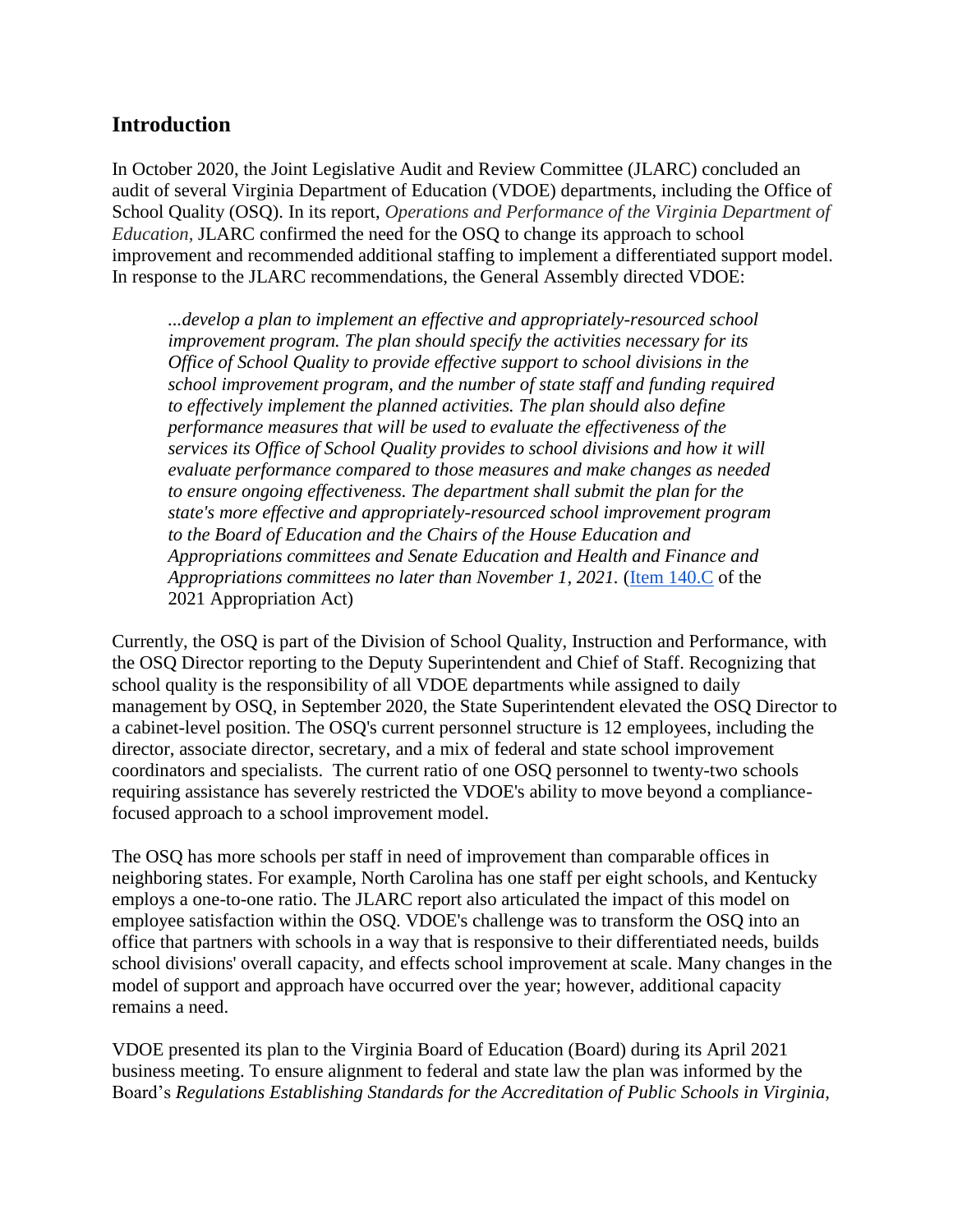section 8VAC20-131-400 titled *Application of the School Quality Indicator Performance Levels to Actions* that defines the requirements for schools based on their School Quality Indicators and the U. S. Education Department's *Every Student Succeeds Act.* Specifically,

- All schools receive level I, level II, or level III designations based on Academic Achievement, Achievement Gaps and Student Engagement and Outcomes data.
- A school rating of level III on any indicator, or level II for Academic Achievement indicators in (English, mathematics or science), triggers the need for VDOE's involvement in implementing school improvement requirements for identified schools.
- *Every Students Succeeds Act* is based on state accreditation data that federally identifies schools for School Improvement Grant funding.

The proposed plan is also aligned with Priority #3 of the Board's Comprehensive Plan, "Ensure successful implementation of the Profile of a Virginia Graduate and the accountability system for school quality as embodied in the revisions to the Standards of Accreditation" and the VDOE's Goal #1 of its Strategic Plan, "Ensure student success and school quality."

### **Rationale**

State Education Agencies (SEAs), uniquely positioned at the intersection of federal, local, and external stakeholders, can serve as a coordinator of capacity building efforts through the statewide system of supports. In his *Handbook on Statewide Systems of Support*, Sam Redding states that systemic capacity for change is achieved by the state creating and disseminating knowledge, enhancing the supply of personnel equipped for school improvement, and providing the necessary data systems to support school improvement . But to do so, according to Ashley Jochim at the Center on Reinventing Public Education, SEAs must be able to move beyond rules-based technical assistance and "reach far more deeply into the operations of local schools, as well as to draw upon talent and expertise outside of the SEA's traditional compliance roles." (Jochim and CRPE, 2016). However, "reaching deeply" into the inner workings of Virginia's 132 different school divisions without understanding the contextual factors impacting their performance may lead to imposing solutions absent a clear understanding of the problem, or layering on solutions that fail to address root causes. Schools and divisions are complex, adaptive systems — where parts of the system change as they interact with one another — therefore any interventions must take a systems approach to problem identification or risk treating the symptom, not the root cause of the problem.

Moreover, SEAs attempting to improve school performance through Technical Assistance (TA) should do so in ways that not only address these complexities through tailored support, but also capture the lessons learned from each intervention to increase the SEA's organizational capacity and adaptability. A scan of other SEA improvement models finds several states - Ohio, Georgia and North Carolina - introducing regional case management systems. The OSQ have continued to monitor and have dialogue with these states to capitalize on their lessons learned and help inform the OSQ's transformation.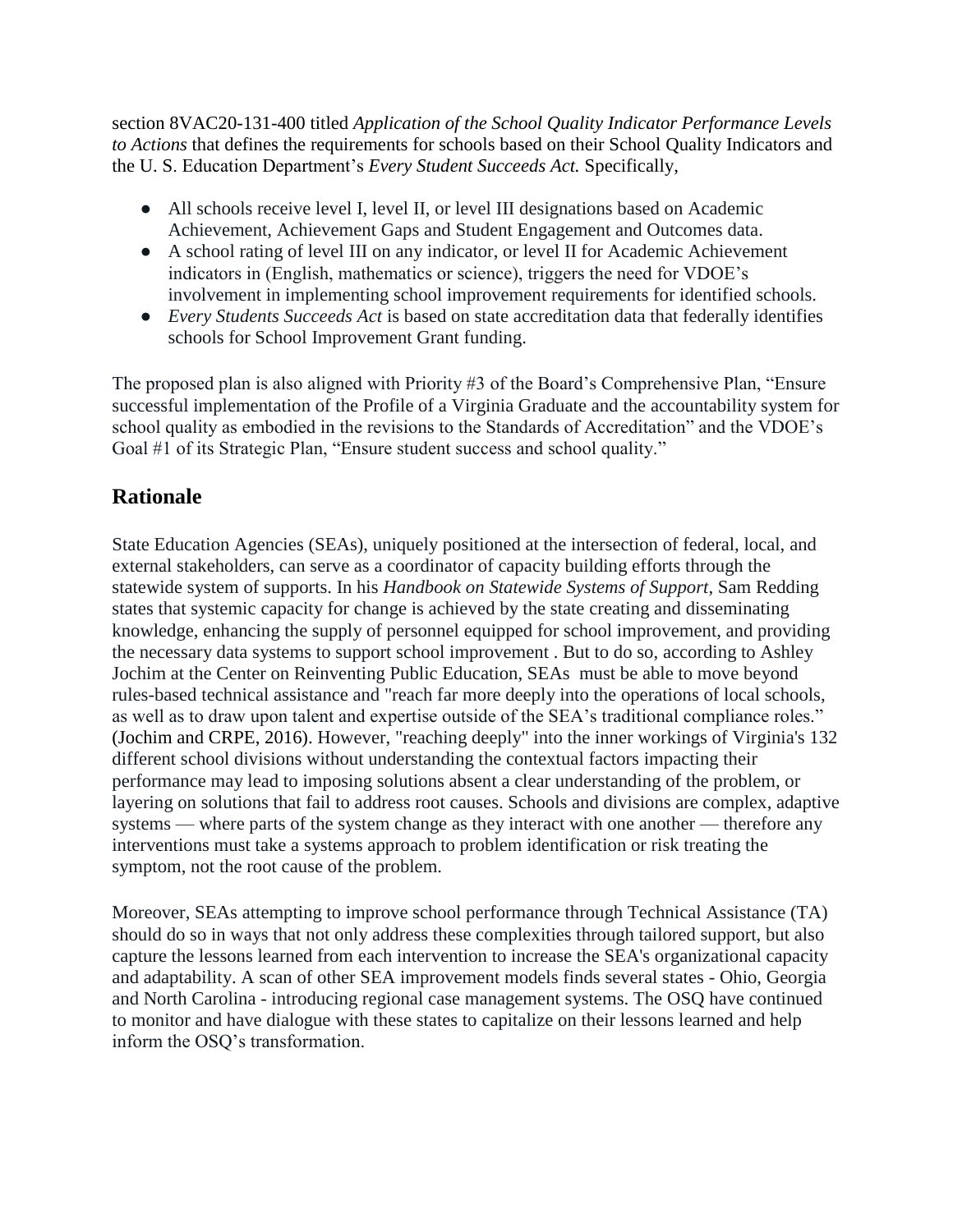### **Recommendations**

If adequate funding is appropriated by the General Assembly, the plan would employ two complementary approaches to achieve differentiated support, one that addresses the organization alignment within the VDOE and the other that builds the VDOE's capacity to affect change at scale throughout the state.

**Recommendation #1** establishes a School Quality Committee within the VDOE to coordinate department support across agency units. This committee will build on the VDOE's goal to collaborate across departments and offices to develop a data-based, continuous school and child care improvement planning process encompassing the school and child care quality indicators to build local leadership capacity.

**Recommendation #2** builds the OSQ's capacity to differentiate support by need and leverage the power of deep collaboration to identify and address root causes inhibiting high-quality education. The OSQ maintains compliance and statewide coordination responsibility while Regional Support Teams (RST), aligned with the existing Superintendent's Regions, collaborate with divisions, schools, educators, families and regional partners through a continuous improvement process to ensure each child in Virginia has access to a high-quality education. RSTs provide professional learning opportunities and need-based coaching focused on building leadership capacity, team development, and inclusive instruction practices to assist schools in improving educational outcomes. Each team would be task-organized with capabilities to address the following functional areas:

| • Continuous Improvement     | • Operations                     |
|------------------------------|----------------------------------|
| • Curriculum and Instruction | • Literacy                       |
| • Data Analytics             | • Principal and Leadership       |
| • School Readiness           | Development                      |
| • Human Resources            | • Family Engagement              |
| • Special Education          | • Career and Technical Education |

The VDOE envisions the preponderance of the team's efforts going to the schools and divisions that need it the most - those with a Memorandum of Understanding (MOU), and those with Level III and/or Level II indicators. Additionally, the OSQ will provide high quality universal support to all schools and divisions throughout the Commonwealth by leveraging VDOE's position within the education sector to convene stakeholders together in community. The RST Lead will help identify opportunities for growth and take a systemic approach to build the capacity of division and school leadership to address these issues. Key to the success of this model is the increased use of data to drive decision making. The goal is to not only use reflective data to engage schools and divisions that are in an identified status, but to identify those that are at risk of moving toward identified status.

Scaling the OSQ from its current 12-person office to the RST model will be done in stages, adding interim capacity in the near term to set conditions for future success. The OSQ recently